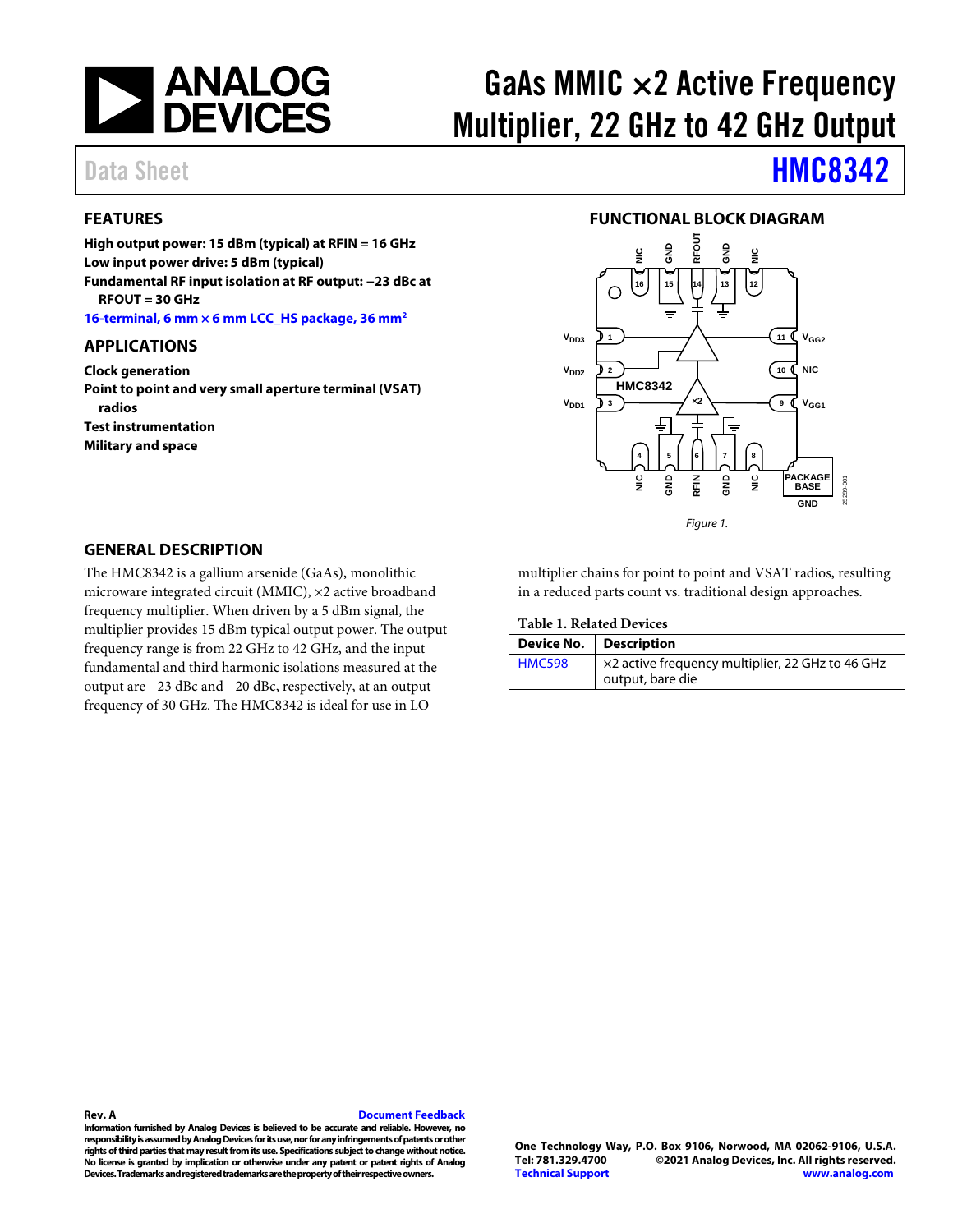# **TABLE OF CONTENTS**

### <span id="page-1-0"></span>**REVISION HISTORY**

6/2021-Revision A: Initial Version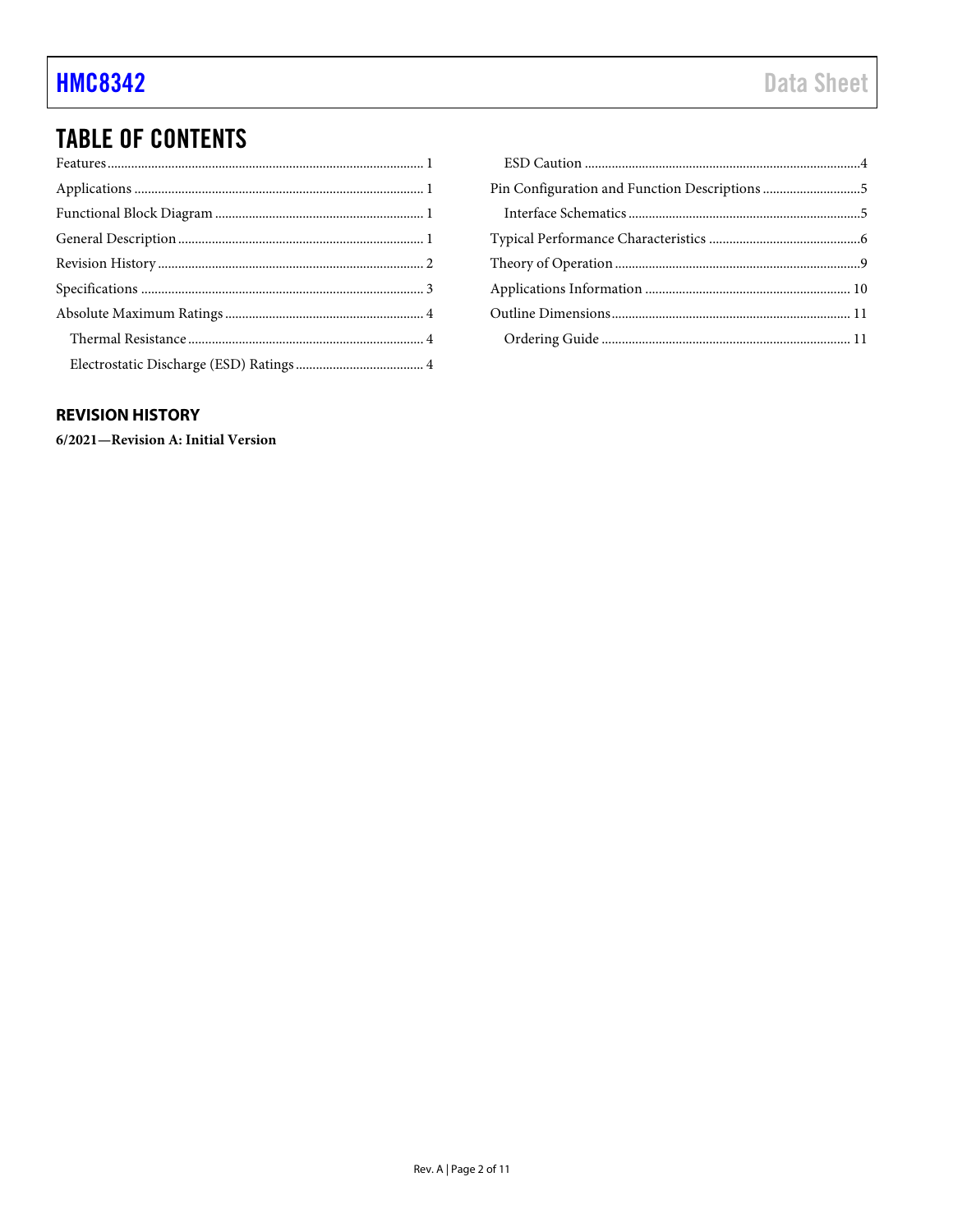# <span id="page-2-0"></span>**SPECIFICATIONS**

 $V_{\text{DDx}} = V_{\text{DD1}} = V_{\text{DD2}} = V_{\text{DD3}} = 5 \text{ V}$ ,  $V_{\text{GG1}} = -1.25 \text{ V}$ ,  $V_{\text{GG2}} = -0.8 \text{ V}$ ,  $\text{GND} = 0 \text{ V}$ ,  $\text{dBm}$  referred to 50  $\Omega$ , 5 dBm drive level,  $T_A = T_{\text{MAX}}$  to  $T_{\text{MIN}}$ , unless otherwise noted.

#### **Table 2.**

| <b>Parameter</b>                             | Min            | <b>Typ</b> | Max | <b>Unit</b>     | <b>Test Conditions/Comments</b>                     |
|----------------------------------------------|----------------|------------|-----|-----------------|-----------------------------------------------------|
| <b>FREQUENCY RANGE</b>                       |                |            |     |                 |                                                     |
| Input                                        | 11             |            | 21  | GHz             |                                                     |
| Output                                       | 22             |            | 42  | GHz             |                                                     |
| <b>OUTPUT POWER</b>                          | 4              | 14         |     | d <sub>Bm</sub> | $RFIN = 11$ GHz                                     |
|                                              | 10             | 15         |     | dBm             | $RFIN = 16$ GHz                                     |
|                                              | $\overline{2}$ | 10         |     | dBm             | $RFIN = 21$ GHz                                     |
| <b>ISOLATION</b>                             |                |            |     |                 | $RFOUT = 30$ GHz                                    |
| <b>Fundamental Input Frequency Isolation</b> |                | $-23$      |     | dBc             | With respect to output level, measured at RF output |
| Input Frequency Third Harmonic Isolation     |                | $-20$      |     | dBc             | With respect to output level, measured at RF output |
| <b>RETURN LOSS</b>                           |                |            |     |                 |                                                     |
| Input                                        |                | $-10$      |     | dB              |                                                     |
| Output                                       |                | $-13$      |     | dB              |                                                     |
| <b>SUPPLY CURRENT</b>                        |                |            |     |                 |                                                     |
| V <sub>DD1</sub> Current (I <sub>DD1</sub> ) |                | 17         |     | mA              |                                                     |
| V <sub>DD2</sub> Current (I <sub>DD2</sub> ) |                | 55         |     | mA              |                                                     |
| V <sub>DD3</sub> Current (I <sub>DD3</sub> ) |                | 97         |     | mA              |                                                     |
| $V_{GG1}$ Current ( $I_{GG1}$ )              |                | $-4.5$     |     | μA              |                                                     |
| $V_{GG2}$ Current ( $I_{GG2}$ )              |                | $-2.5$     |     | μA              |                                                     |
| <b>RESIDUAL PHASE NOISE</b>                  |                |            |     |                 |                                                     |
| 100 kHz Offset                               |                | $-138$     |     | dBc/Hz          | $RFIN = 12 GHz$                                     |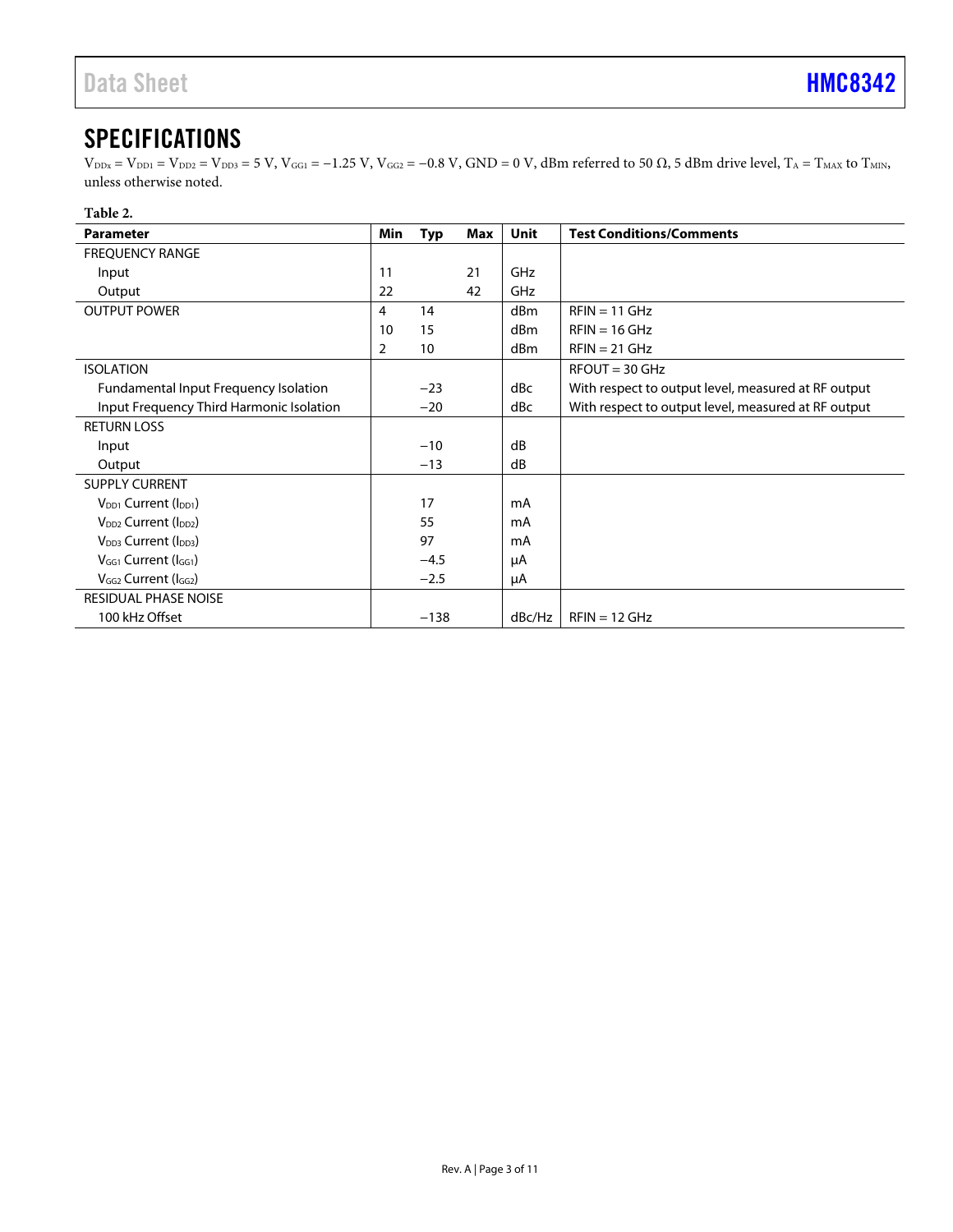## <span id="page-3-0"></span>ABSOLUTE MAXIMUM RATINGS

#### **Table 3.**

| <b>Parameter</b>                                  | Rating                               |
|---------------------------------------------------|--------------------------------------|
| RF Input ( $V_{DDx} = 5 V$ )                      | 10 dBm                               |
| Supply Voltage ( $V_{DD1} = V_{DD2} = V_{DD3}$ )  | 6 V dc                               |
| <b>Channel Temperature</b>                        | $175^{\circ}$ C                      |
| Nominal Channel Temperature ( $T = 85^{\circ}C$ ) | $175^{\circ}$ C                      |
| Storage Temperature Range                         | $-65^{\circ}$ C to +150 $^{\circ}$ C |
| <b>Operating Temperature Range</b>                | $-40^{\circ}$ C to $+85^{\circ}$ C   |
|                                                   |                                      |

Stresses at or above those listed under Absolute Maximum Ratings may cause permanent damage to the product. This is a stress rating only; functional operation of the product at these or any other conditions above those indicated in the operational section of this specification is not implied. Operation beyond the maximum operating conditions for extended periods may affect product reliability.

#### <span id="page-3-1"></span>**THERMAL RESISTANCE**

Thermal performance is directly linked to printed circuit board (PCB) design and operating environment. Careful attention to PCB thermal design is required.

 $\theta_{JA}$  is the natural convection junction to ambient thermal resistance measured in a one cubic foot sealed enclosure.  $θ$ <sub>IC</sub> is the junction to case thermal resistance.

#### **Table 4. Thermal Resistance**

| Package Type <sup>1</sup> | UJA | UJC | Unit |
|---------------------------|-----|-----|------|
| FH-16-1                   | ч   |     | /W   |

<sup>1</sup> Thermal impedance simulated values are based on a JEDEC 2S2P test board. Refer to JEDEC standard JESD51 for additional information.

### <span id="page-3-2"></span>**ELECTROSTATIC DISCHARGE (ESD) RATINGS**

The following ESD information is provided for handling of ESD-sensitive devices in an ESD protected area only.

Human body model (HBM) per ANSI/ESDA/JEDEC JS-001.

Charged device model (CDM) per ANSI/ESDA/JEDEC JS-002.

#### *ESD Ratings for HMC8342*

#### **Table 5. HMC8342, 16-Terminal LCC\_HS**

| <b>ESD Model</b> | Withstand Threshold (V) | <b>Class</b>     |
|------------------|-------------------------|------------------|
| HBM              | ±125                    | 0B               |
| CDM              | ±125                    | C <sub>0</sub> B |

#### <span id="page-3-3"></span>**ESD CAUTION**



ESD (electrostatic discharge) sensitive device. Charged devices and circuit boards can discharge without detection. Although this product features patented or proprietary protection circuitry, damage may occur on devices subjected to high energy ESD. Therefore, proper ESD precautions should be taken to avoid performance degradation or loss of functionality.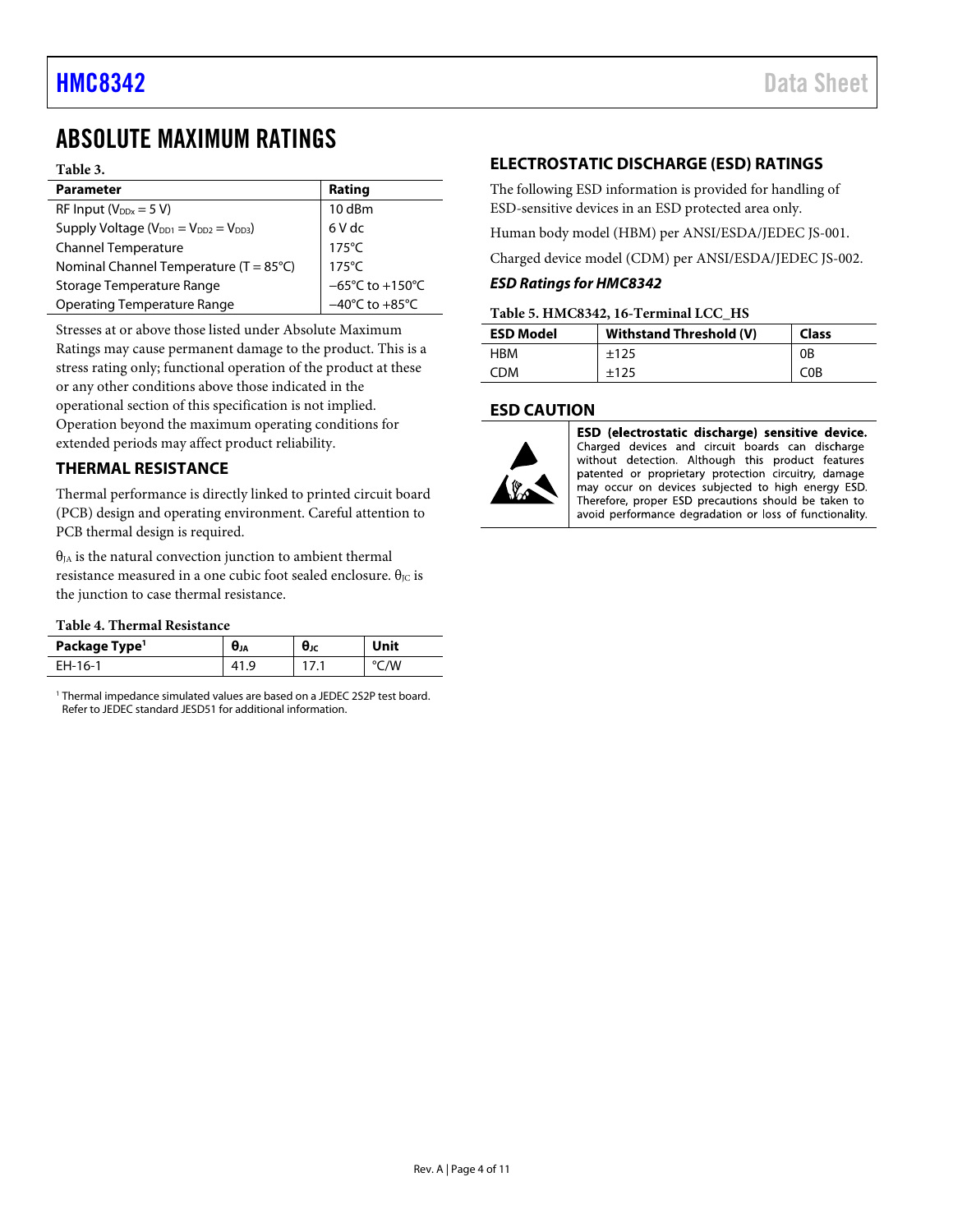# <span id="page-4-0"></span>PIN CONFIGURATION AND FUNCTION DESCRIPTIONS



*Figure 2. Pin Configuration* 

#### **Table 6. Pin Function Descriptions**

| Pin No.          | Mnemonic                                               | <b>Description</b>                                                                                                                                                                                                                                                                                                                                                                                                                |
|------------------|--------------------------------------------------------|-----------------------------------------------------------------------------------------------------------------------------------------------------------------------------------------------------------------------------------------------------------------------------------------------------------------------------------------------------------------------------------------------------------------------------------|
| $1$ to $3$       | V <sub>DD3</sub> , V <sub>DD2</sub> , V <sub>DD1</sub> | Power Supply Voltage. 5 V $\pm$ 5%. Place three parallel capacitors as close as possible to each of the V <sub>DD1</sub> ,<br>$V_{DD2}$ , and $V_{DD3}$ pins: 4.7 $\mu$ F, 10 nF, and 100 pF.                                                                                                                                                                                                                                     |
| 4, 8, 10, 12, 16 | NIC.                                                   | Not Internally Connected. These pins can be connected to RF or dc ground without affecting the<br>performance.                                                                                                                                                                                                                                                                                                                    |
| 5, 7, 13, 15     | <b>GND</b>                                             | Ground.                                                                                                                                                                                                                                                                                                                                                                                                                           |
| 6                | <b>RFIN</b>                                            | RF Input. The RFIN pin is ac-coupled and matched to 50 $\Omega$ .                                                                                                                                                                                                                                                                                                                                                                 |
| 9, 11            | $VGG1$ , $VGG2$                                        | Gate Control for Active Multiplier. Place three parallel capacitors as close as possible to each of the V <sub>GG1</sub><br>and V <sub>GG2</sub> pins: 4.7 µF, 10 nF, and 100 pF. V <sub>GG1</sub> (-1.25 V $\pm$ 5%) and V <sub>GG2</sub> (-0.8 V $\pm$ 5%) must be applied<br>before application of V <sub>DD1</sub> , V <sub>DD2</sub> , and V <sub>DD3</sub> . See the Applications Information section for more information. |
| 14               | RFOUT                                                  | RF Output. The RFOUT pin is ac-coupled and matched to 50 $\Omega$ .                                                                                                                                                                                                                                                                                                                                                               |
|                  | <b>FP</b>                                              | Exposed Pad. The exposed pad or ground paddle on the backside of the package must be tied to RF or<br>dc ground for electrical, mechanical, and thermal reasons.                                                                                                                                                                                                                                                                  |

### <span id="page-4-1"></span>**INTERFACE SCHEMATICS**





*Figure 4. EP Interface Schematic*

 $V<sub>DD1</sub>, V<sub>DD2</sub>, V<sub>DD3</sub>$ 



*Figure 5. V<sub>DDx</sub>* Interface Schematic

 $RFIN$   $\leftarrow$   $\frac{8}{3}$ 25289-006 *Figure 6. RFIN Interface Schematic*



*Figure 7. VGGx Interface Schematic*

**HHO RFOUT** 25289-008 *Figure 8. RFOUT Interface Schematic*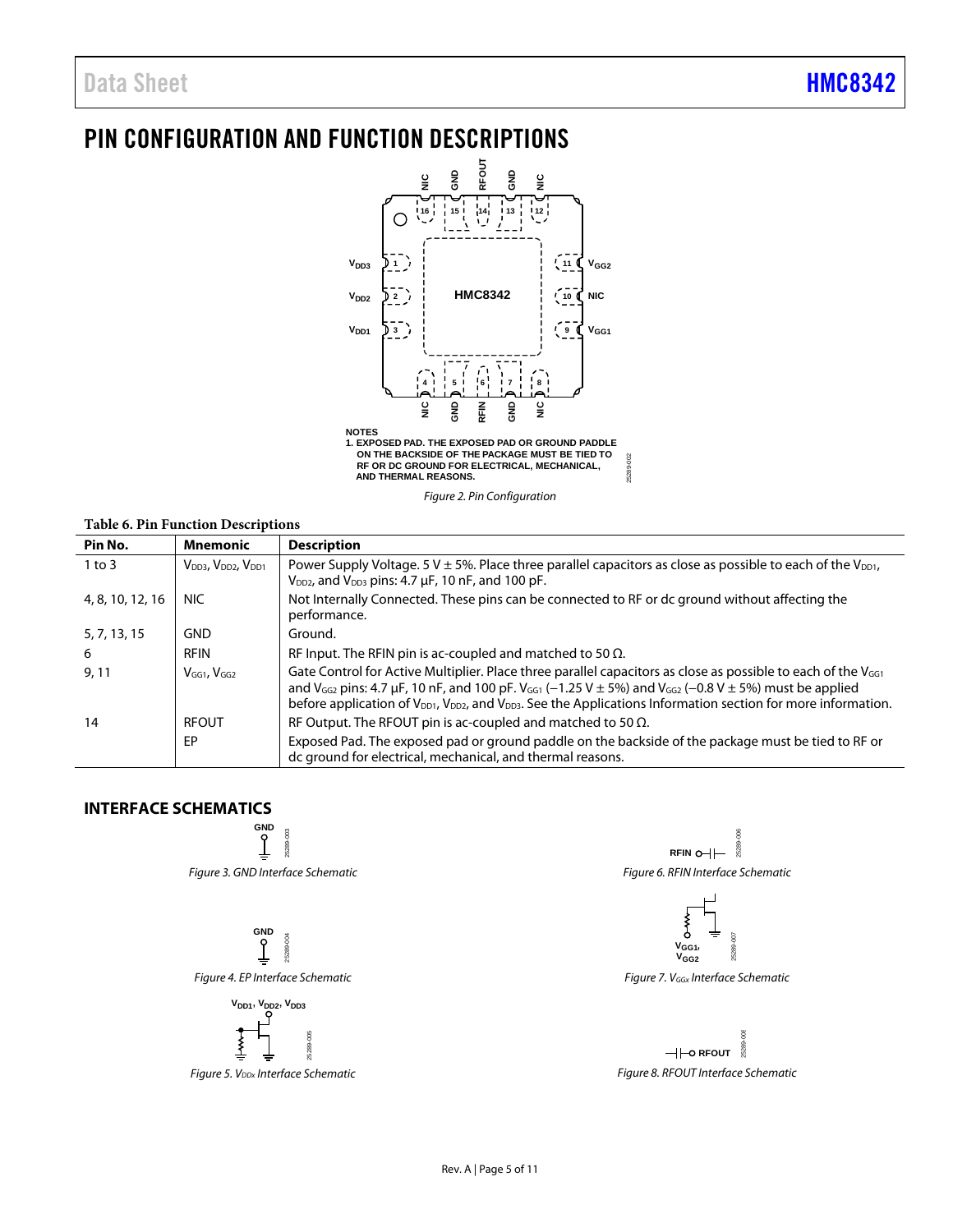# <span id="page-5-0"></span>TYPICAL PERFORMANCE CHARACTERISTICS



*Figure 9. Output Power vs. Frequency at Various Temperatures, 5 dBm Drive Level*



*Figure 10. Output Power vs. Frequency at Various Supply Voltages, 5 dBm Drive Level*



*Figure 11. Third Input Harmonic Isolation vs. Input Frequency at Various Temperatures, 5 dBm Drive Level*



*Figure 12. Output Power vs. Frequency at Various Drive Levels*



*Figure 13. Fundamental Input Harmonic Isolation vs. Input Frequency at Various Temperatures, 5 dBm Drive Level*



*Figure 14. Output Power vs. Input Power, 5 dBm Drive Level*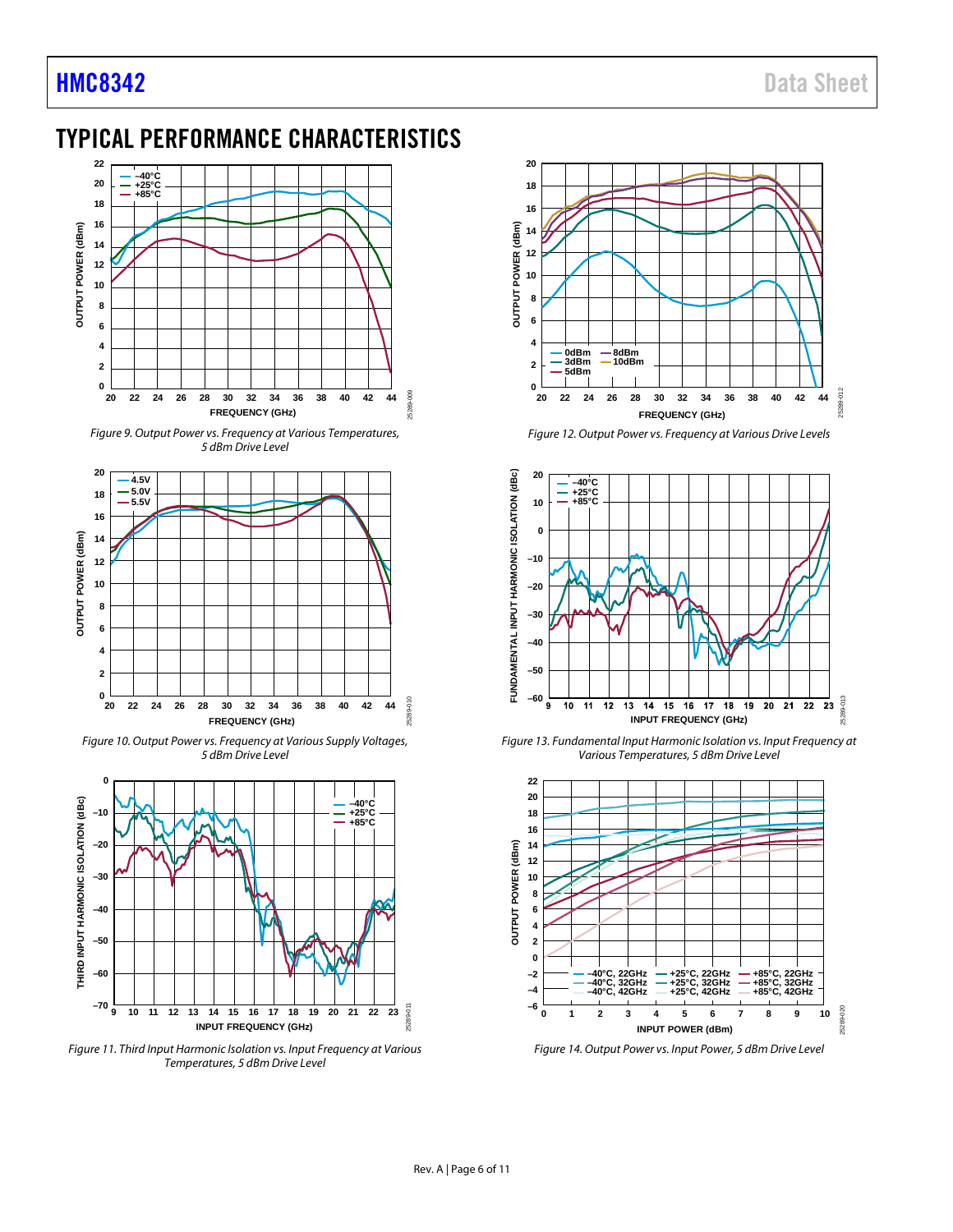# Data Sheet **[HMC8342](https://www.analog.com/HMC8342?doc=hmc8342.pdf)**



*Figure 15. Input Return Loss vs. Frequency at Various Temperatures*



*Figure 16. Output Return Loss vs. Frequency at Various Temperatures*



*Figure 17. Total Supply Current (IDD) vs. Input Power at Various Temperatures*



*Figure 18. Supply Current (I<sub>DD1</sub>) vs. Output Frequency at Various Temperatures, 5 dBm Drive Level*



**Figure 19. Supply Current (IDD2) vs. Output Frequency at Various** *Temperatures, 5 dBm Drive Level*



*Figure 20. Supply Current (IDD3) vs. Output Frequency at Various Temperatures, 5 dBm Drive Level*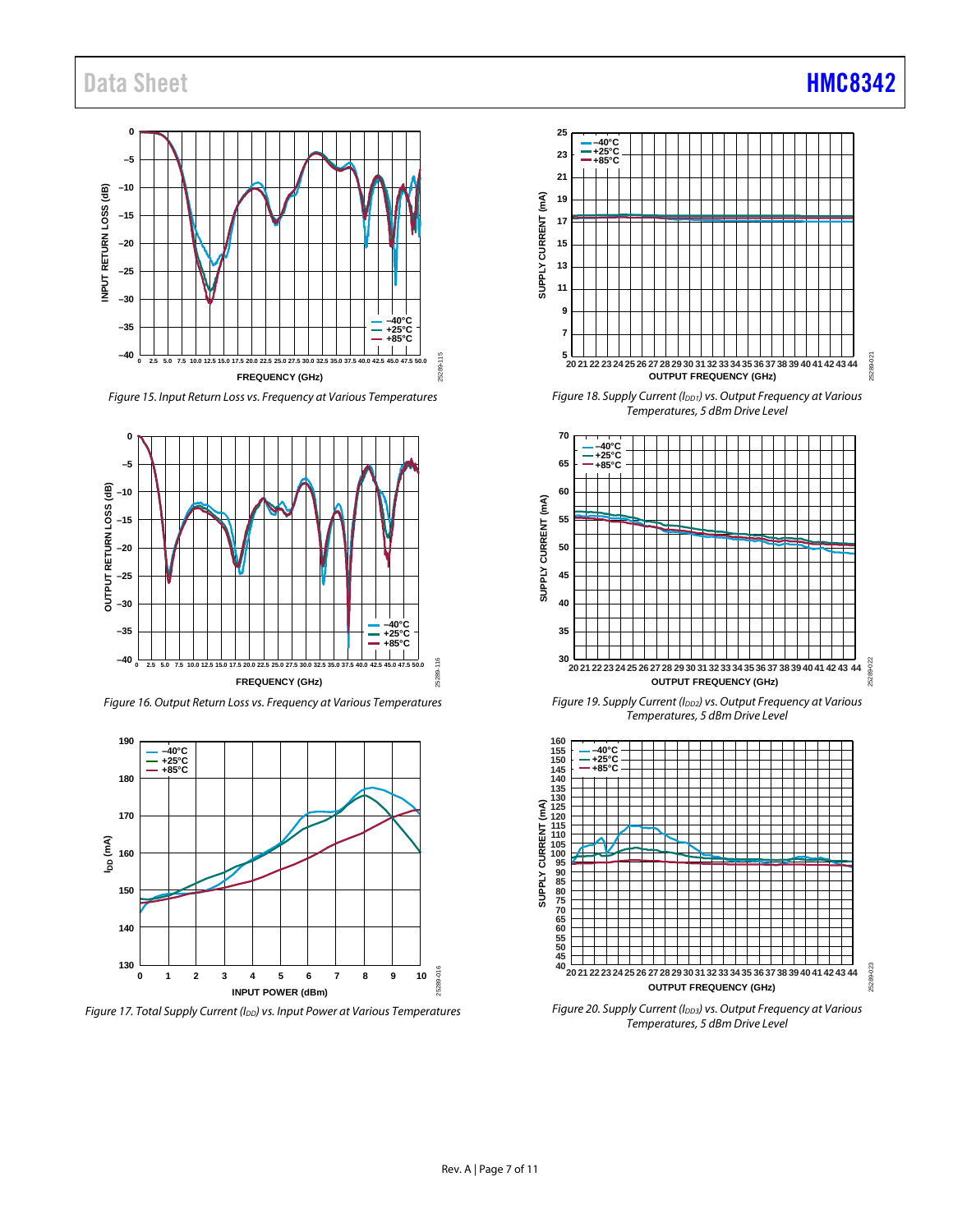

*Figure 21. Residual Phase Noise, RFIN = 12 GHz, 5 dBm Drive Level*



*Figure 22. Phase Noise with [ADF41513](https://www.analog.com/ADF41513?doc=hmc8342.pdf) PLL an[d HMC8362](https://www.analog.com/HMC8362?doc=hmc8342.pdf) VCO, 17 GHz Input, 3 dBm Drive Level*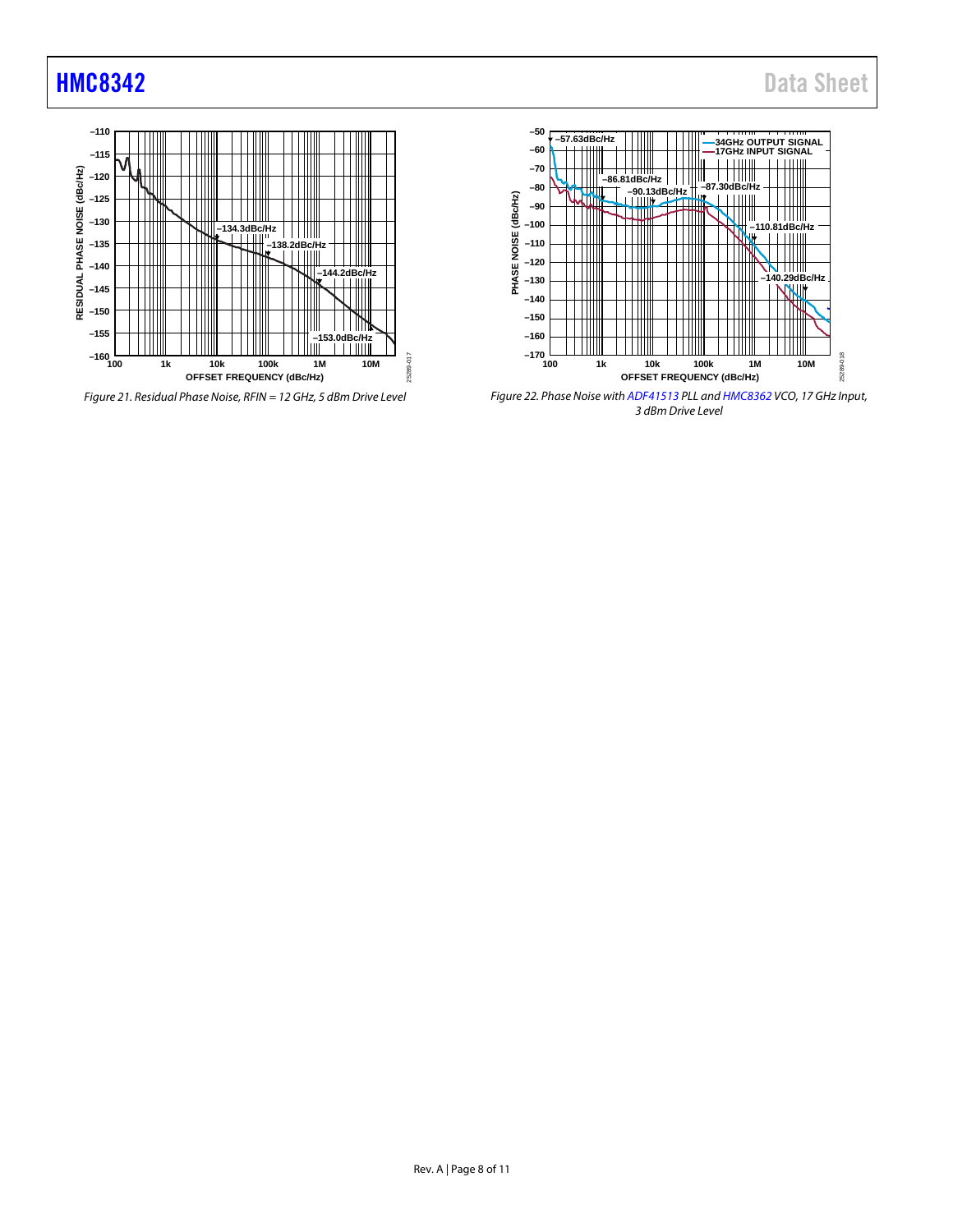# <span id="page-8-0"></span>THEORY OF OPERATION

The HMC8342 is a GaAs, MMIC, ×2 active broadband frequency multiplier. The output frequency range is from 22 GHz to 42 GHz. The input frequency range is from 11 GHz to 21 GHz. The HMC8342 can accept input signals with a drive level between 0 dBm and 10 dBm. The output power of the HMC8342 is highly dependent on the input drive level. See the [Typical Performance Characteristics](#page-5-0) section for information on the expected output power for a particular configuration.

Independent supplies of the same voltage can be used for the drain  $(V_{DDx})$  pins, or they can alternatively be tied to a single supply.

The [EV1HMC8342LS6](https://www.analog.com/eval-HMC8342?doc=hmc8342.pdf) evaluation kit can be used to test and optimize performance for a given application.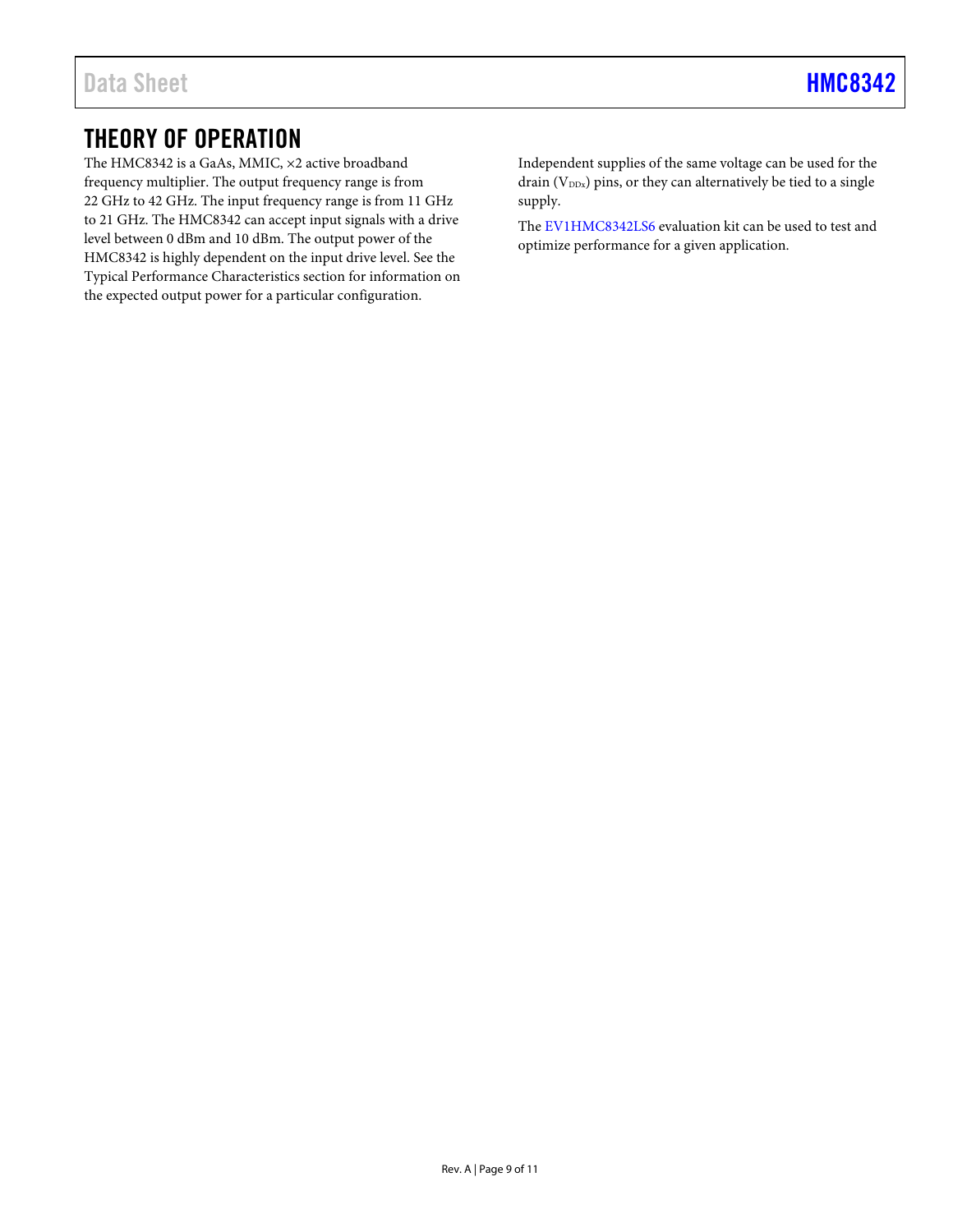## <span id="page-9-0"></span>APPLICATIONS INFORMATION

VGG1 and VGG2 are the gate controls for the HMC8342. To prevent damage to the device, it is important to follow the correct bias sequence and to ensure the gate supplies are set before the drain ( $V_{DDx}$ ) supplies.  $-3$  V is the lowest voltage that can be applied to either of the gate supplies without damaging the device.

Fro[m Figure 1,](#page-0-4) the amplifier circuitry of the HMC8342 is biased by a single gate voltage,  $V_{GG2}$ . The multiplier portion of the HMC8342 has two drain supplies,  $V_{DD2}$  and  $V_{DD3}$ , which are both biased by V<sub>GG1</sub>.

As per the electrical specifications, V<sub>GG1</sub> is typically set to bias at −1.25 V and VGG2 is typically set to bias at −0.8 V.

To ensure the performance given in the [Specifications](#page-2-0) section is met, follow this straightforward biasing procedure:

- 1. Set the  $V_{DDx}$  supplies to 0 V.
- 2. Set V<sub>GG2</sub> to −0.8 V and V<sub>GG1</sub> to −1.25 V.
- 3. Set  $V_{DDx}$  to 5 V.

This biasing procedure provides acceptable performance for many applications. However, because the exact optimum bias values change based on the RFIN drive level and, to a lesser extent, frequency, it is possible to optimize output power and isolation for a specific application by adjusting the V<sub>GG2</sub> and V<sub>GG1</sub> settings.

A procedure to find the optimum gate bias values with minimal risk of damage to the device follows:

- 1. Apply 0 V to the drain supplies,  $V_{\text{DDx}}$ .
- 2. Set both  $V_{GG1}$  and  $V_{GG2}$  to approximately  $-2$  V to control when the amplifier and multiplier sections can draw current. When  $V_{GG1}$  and  $V_{GG2}$  are both set to around  $-2$  V, there is minimal current draw.
- 3. Apply an input signal to RFIN.
- 4. Apply 5 V to all drain supplies,  $V_{DDx}$ .
- 5. Set  $V_{GG2}$ . Increase the voltage until the total current draw of the V<sub>DDx</sub> supplies is between 125 mA and 145 mA (assuming a 5 dBm input signal).
- 6. Adjust  $V_{GG1}$  so that the RFOUT power and the isolation are optimized for the application.
- 7. If the drain current is still low, adjust  $V_{GG2}$  so that there is a current draw of approximately 160 mA. Recheck the RFOUT power and isolation.

It may be necessary to alternate between adjusting  $V_{GG1}$  and VGG2 to achieve optimum performance.

The current values given in the preceding example assume a 15 GHz input signal at a 5 dBm drive level.

It is recommended to verify these levels for several devices across the expected temperature range. Then, an active bias controller can potentially be used to automatically perform the bias sequencing.